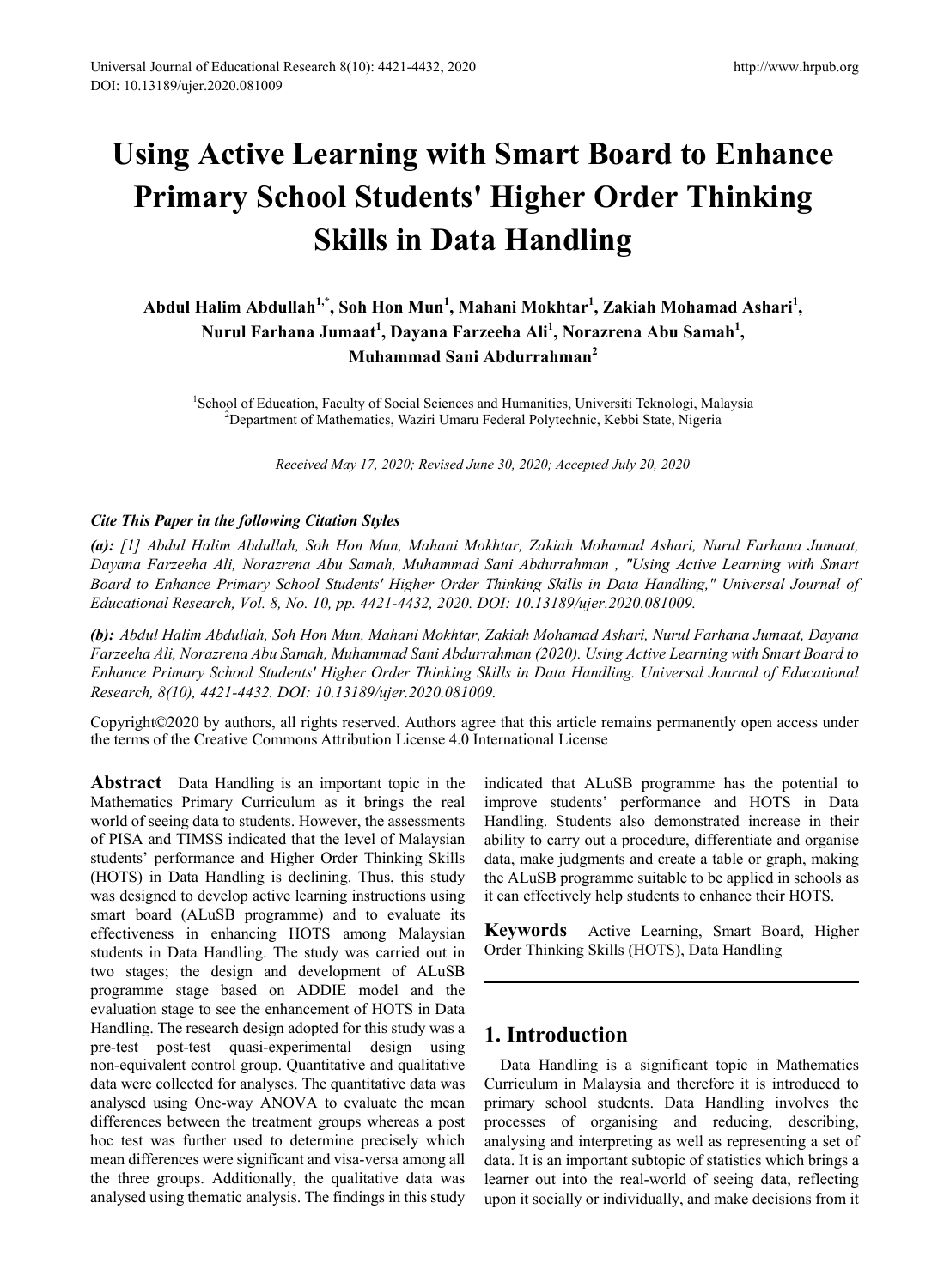[1]. However, the assessments of PISA and TIMSS indicated that Malaysian students performed poorly on the topic of Data Handling which was below the international average. Results showed that Malaysian students in the urban and rural areas performed moderately in the PISA assessment [2] whereas the average score of TIMSS assessment fell from 505 in 2003 to 429 in 2011 [3].

It is crucial that any type of Data Handling should be given a real life context or problem solving approach to help build children's understanding of the purpose of Data Handling, and to help them recognise when to use certain Data Handling approaches when faced with problems. This aspect must be taken into consideration in Data Handling lessons especially for year five primary school students as the Malaysian Mathematics Integrated Curriculum for Year Five encompasses most of the important skills of Data Handling. It is expected that year five primary school students would be able to understand and apply the knowledge of average, understanding the vocabulary relating to data organisation in graphs, as well as organising and interpreting data from tables and charts [4]. Therefore, it is important for teachers to ensure that students understand the concept of Data Handling during their primary years.

The inculcation of HOTS in Malaysian schools is a challenging task since the teaching and learning process in Malaysia focuses on lower-level cognitive activities [5-10]. Preliminary report of a study highlighted in Malaysian Education Blueprint 2013-2025 showed that primary school mathematics teachers relied on the traditional "chalk and talk" method of teaching and learning and did not adequately engage students in constructive thinking. Most importantly, the learning focus is still on achieving surface-level content understanding or directed at recalling of facts rather than cultivating HOTS [11]. Hence, teachers prefer to use thinking skills such as memorising, recalling and understanding because in most classrooms, HOTS receive none or little attention from students as well as teachers [12].

At present, Malaysia is undergoing a dramatic transformation in the local educational system. The UNESCO assessment noted that Malaysia was among the first few countries in the world to implement a strategic ICT plan for its education system in order to integrate the potential of ICT to enhance the depth of knowledge and increase the overall quality of education system in Malaysia [11]. One of the educational technology tools that has caught the attention of teachers in this recent year is the smart board [13]. Smart board was introduced by the MOE in Malaysia in 2004 [14]. Smart board combines all the functions of a computer, whiteboard and projector into a single system [15]. It is more than a computer, a projector or a screen [16] as it can be used to deliver instruction in visual, auditory and tactile learning [17].

Academic librarians found that integrating smart board into instruction sessions was able to facilitate active learning, which is an important component of contemporary instructions [18], as current students are active learners and traditional lecture may be increasingly out of touch with how students are learning to engage themselves with their world [19]. Students' active involvement in the learning process is vital for the mastery of skills such as critical thinking as well as contributing to their likelihood of programme completion [20, 21]. Therefore, this study was conducted to help students to enhance their HOTS in Data Handling by integrating active learning with smart board.

# **2. Research Objectives**

The objectives of this research were:

- i. To design and develop active learning instruction using smart board (ALuSB programme) to enhance HOTS in Data Handling among students in Malaysian primary schools.
- ii. To evaluate the effectiveness of the ALuSB programme in enhancing HOTS in Data Handling among students in Malaysian primary schools.

# **3. Methodology**

The research design of this study was divided into two stages. Firstly, the activities in stage one were designed, developed and implemented based on ADDIE model (Analysis, Design, Development, Implementation, Evaluation). In this model, the first phase identified students' learning difficulties for each level of HOTS in Data Handling. The second phase was the designing of interactive lessons for ALuSB programme whereby the Smart Board as a teaching and learning interactive tool was integrated with the active learning model [22] consisting of learning activities that involved dialogue with self, dialogue with others, experience of doing and experience of observing. The third phase involved the development of interactive lessons with the use of the Smart Board to teach Data Handling. Finally, in the fourth phase, ALuSB programme was implemented on a group of 10 students over five weeks in the pilot study. Interviews were used to collect data to investigate the use of the ALuSB programme.

In the second stage, pre-test and post-test quasi-experimental design using non-equivalent control group design [23] were conducted to evaluate the effectiveness of the ALuSB programme in enhancing HOTS in Data Handling among students in a Malaysian primary school. Ninety students from the same population were split into three groups equally; two experimental groups (ALuSB programme and active learning instruction) and one control group (conventional learning method). This study was conducted for eight weeks where quantitative data were collected through pre-test and post-test whereas qualitative data was collected through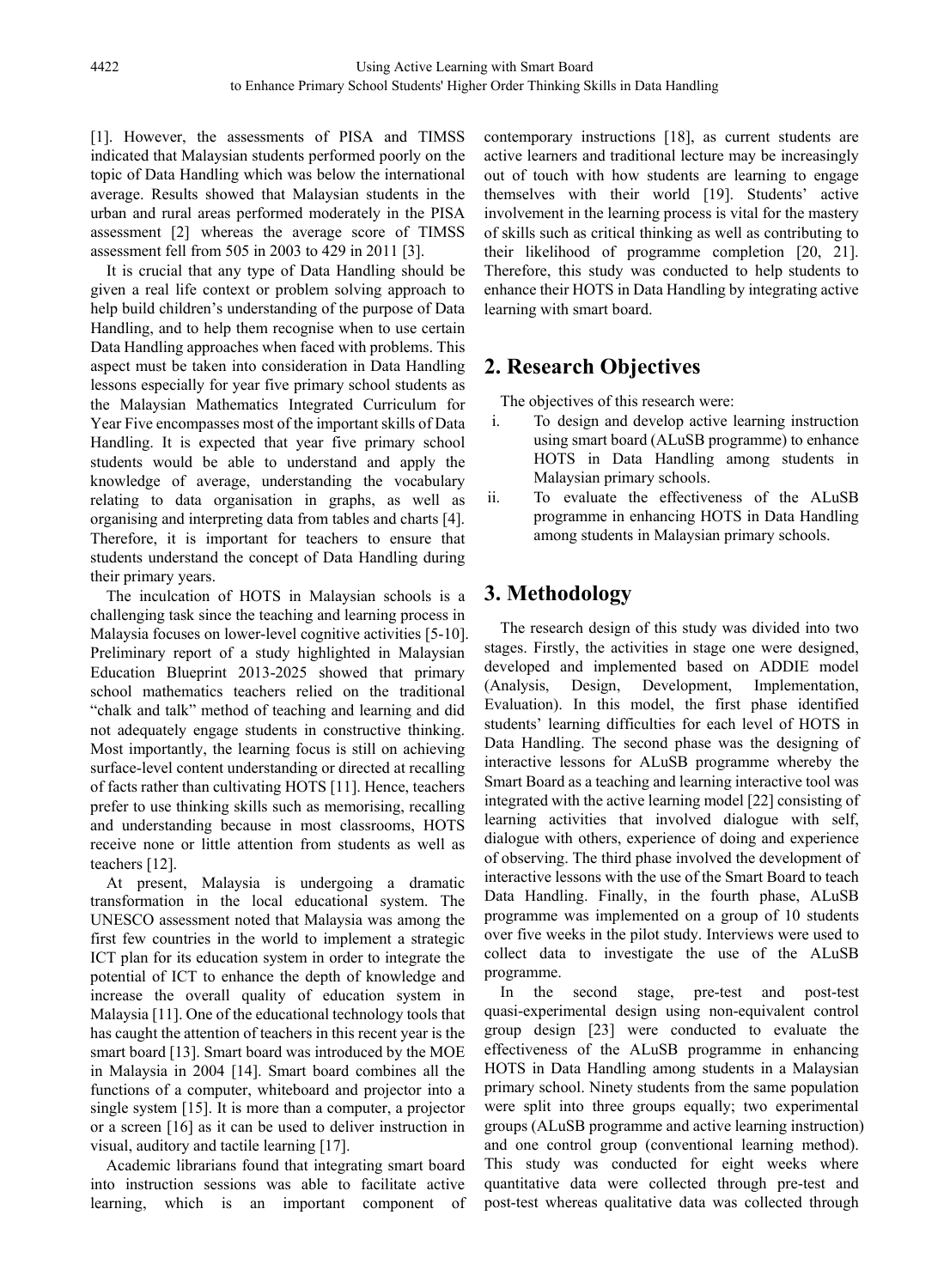student's interview.

The quantitative data in this research was analysed based on descriptive and inferential statistics using SPSS statistics version 23. One-way ANOVA test was used as it was found to be suitable for comparing three or more groups for statistical significance [24]. Then, in order to determine which mean differences were significant or vice versa, post hoc test was used [25]. Additionally, thematic analysis was used to analyse the qualitative data [26]. Research questions were used to group the findings of the interview and then were used to support the quantitative results.

#### **3.1. Samples Selected for the Study**

In this research, 90 students comprising 45 males and 45 females were selected from year five students in a Malaysian primary school to address the objectives of the study. The selection of the students was based on purposive sampling in which they are from medium performing groups with average academic achievement in mathematics.

#### **3.2. Research Instruments**

The following research instruments were employed in this study: ALuSB programme evaluation form, pretest and posttest, rubric, and interviews.

#### 3.2.1. ALuSB programme evaluation form

The ALuSB programme evaluation form is used in this research for the students to evaluate the consequences of active learning instruction using a Smart Board. The ALuSB programme evaluation form uses Likert scale measurements which are modified according to the theoretical framework used in this study and from various reliable sources in Smart Board learning design. It is designed by the researchers based on the instrument for the Smart Board from [27], active learning from [28] and HOTS from [29]. The ALuSB programme evaluation form was validated by five experts who had experience designing the active learning evaluation form, had working experience in the field of research, as well as experience designing HOTS evaluation form. All the experts strongly agree that the questions in the ALuSB programme evaluation form are presented and organised in a logical manner, the questions have the capability to measure items of variables within a given time frame, instructions of the questions are clearly stated and the measurement scale of the questions is clear and suitable.

#### 3.2.2. Pre-test and post-test

Pretest and posttest were used in this study to identify the development of students' learning through the scores and level of the cognitive domain in HOTS. The pretest is conducted before implementing the ALuSB programme

while the posttest was conducted after implementing the ALuSB programme. Posttest was conducted six weeks after the pretest. Both tests have the same set of questions, eight performance test items with different sequence and values. The questions are designed based on the previous assessment features designed by PISA and TIMSS to assess students' HOTS with regards to the cognitive domain of Bloom's Taxonomy. Both tests undergoes experts' content validity and all the experts strongly agree with the items designed for the tests. They further stress that the design and development of HOTS items in both tests were suitable and based on the criteria of test content validity which were conformity, accuracy, clarity and suitability of the items. Additionally, the features of HOTS items were stimulus, multi-level thinking, non-conventional context, real situation in daily life, and non-repeating items as issued by the Malaysian Examination Board. The scores of the pre-test and post-test during the formative evaluation are collected and analysed using Statistical Package for the Social Sciences (SPSS) Statistics version 23 to calculate the internal consistency of both tests. The Cronbach's alpha of internal consistency for the pre-test was 0.885 meanwhile the Cronbach's alpha of internal consistency for the post-test was 0.975. Both results indicate a high level of internal consistency.

#### 3.2.3. Rubric

A rubric is a multipurpose scoring guide for evaluating student performances and products [30]. It works in various ways to advance student learning in such a way that it makes the learning objectives clearer [31] and provide students with a tool for self-assessment as well as peer feedback [32]. Students are able to perform better and critique their performances when they know in advance the criteria for evaluating their performance. Rubrics also guide delivery and instructional design. The rubric for HOTS evaluation is modified based on the [33] revised taxonomy. Five scores represent different criteria of the assessment answers in the rubric for HOTS evaluation. The minimum score is zero, and the maximum score is four for each level of the cognitive domain in HOTS. The rubric for HOTS evaluation is validated by five experts who have experience in teaching HOTS in mathematics education. All the experts strongly agree with the items of pre-test and post-test and commented that the score for each criterion of the assessment answers in the rubric for HOTS evaluation is suitable to be used.

## 3.2.4. Interviews

Interviews are systematic ways of talking and listening to people, a way to collect data from individuals through conversations [34] as well as an effective method to gain information about the benefits of HOTS [35]. In this study, an in-depth one-on-one interview was conducted by the researchers during the stage one of the research design and after students' post-test during the research design stage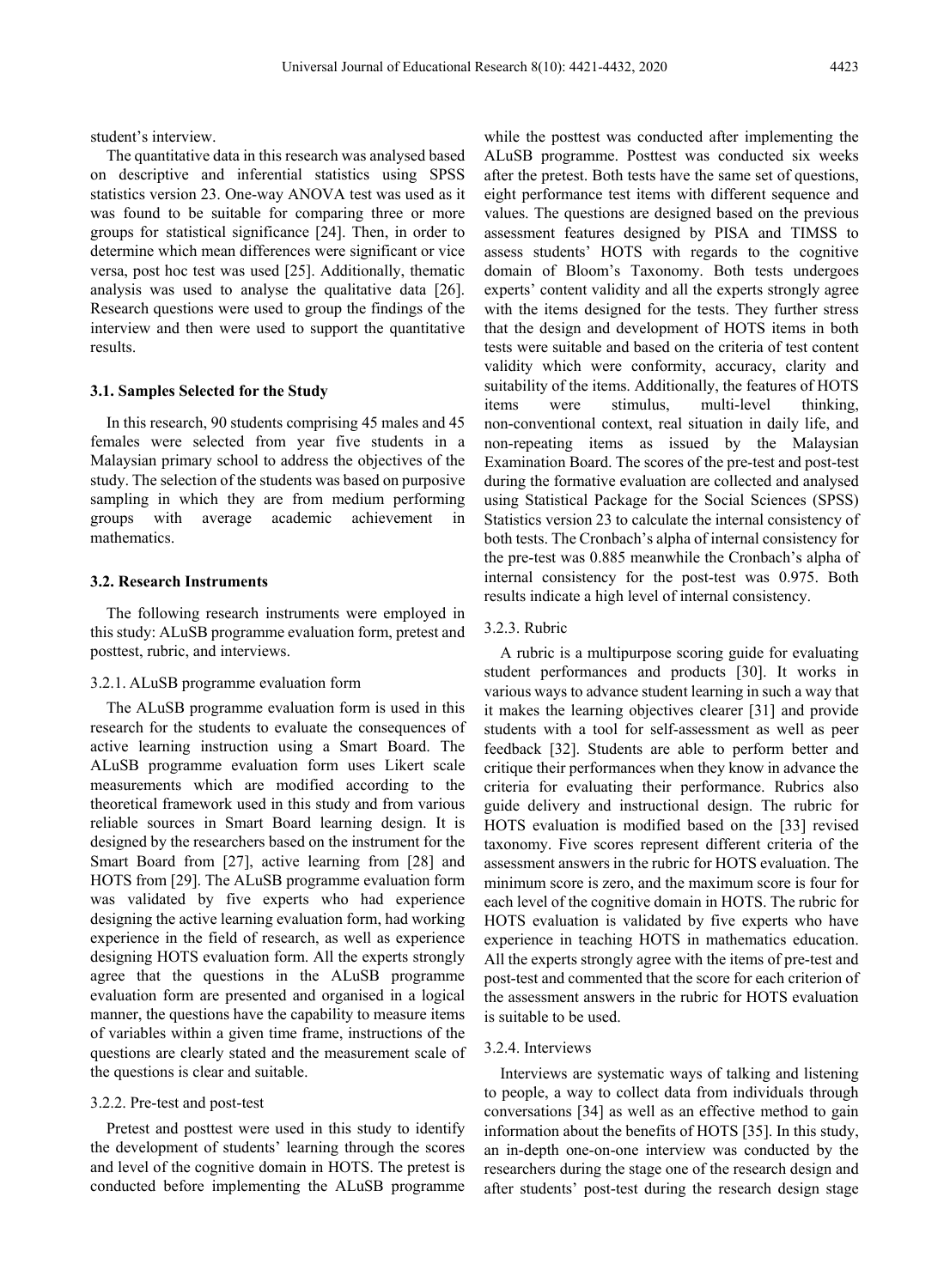two to support the findings from other instruments. An in-depth interview involves conducting intensive individual interviews with a small number of respondents to explore their perspectives on a particular idea, program or situation [36]. Structured interviews with ten open-ended questions are used in this study and five experts who have experience in teaching HOTS in mathematics education validate the questions used in the interview. All the experts strongly agree that the objective of the interview questions are stated clearly, the number of questions answered by the participants is suitable, the vocabulary level, language, structure of the interview questions are equivalent to the conceptual level of participants as well as the interview questions are capable of generating data that will be of value and practical use to the sectors concerned in the investigation. The interview involved ten students who use ALuSB programme and five students who use active learning instruction in the research design stage one whom were chosen randomly. Before the commencement of the interview, the researchers followed research ethics by providing a set of principles that assist them in conducting an ethically sounded study through obtaining students consent as well as assigning code to each participant in order to keep their identity confidential.

# **4. Design and Development of ALuSB Programme**

In this research, the ALuSB programme was design using ADDIE model. ADDIE model is an instructional design model that is valid for any education; despite the fact that it comprises the components of all other design models, it is relatively a simple model [37, 38]. Besides, numerous professional instructional designers have employed the general ADDIE framework [39] as a standard model for technology-based education as it is an instructional systems design model that presents a sequence of iterative steps for designing and developing effective training in five phases. The first phase is analysis while the second phase is design phase in which a Smart Board as a teaching and learning interactive tool was integrated with a model of active learning that yielded ALuSB programme to enhance HOTS in Data Handling. The third phase is development, the fourth phase is implementation, and lastly, the fifth phase is evaluation. To achieve the objectives of this research, the first stage of this research combines both quantitative and qualitative methods. The quantitative method was employed to identify the students' learning difficulties in each level of the cognitive domain in HOTS and also to identify the students' perceptions towards ALuSB programme in learning Data Handling. Meanwhile, the qualitative method is used to identify the methods used by students to learn HOTS in Data Handling as well as their perceptions towards the learning practices used in Data Handling.

#### **4.1. Phase I: Analysis**

This phase aims at analysing the students' learning difficulties in each level of the cognitive domain in HOTS in Data Handling before the design and development of the ALuSB programme. A study is piloted on the conventional learning method of Data Handling and the current students' learning difficulties in each level of the cognitive domain in HOTS in Malaysian primary school mathematics. A semi-structured interview with four experienced primary school mathematics teachers and year five students as well as exercise sheets analysis of the answers from the Data Handling school mathematics exercise sheets are carried out to detect the students' problems. The findings of the analysis provide an overview of the current method used in Data Handling and the current students' learning difficulties in each level of the cognitive domain in HOTS in Malaysian primary school mathematics.

#### **4.2. Phase II: Design**

The ALuSB programme was designed based on the dynamic structures of learning activities so as to facilitate active learning using a Smart Board to enhance HOTS in Data Handling. A model of active learning is used to design active learning instruction during the teaching and learning process of Data Handling which consists of set induction, step one, step two, step three and closure. Teachers can implement various active learning activities effectively and make learning meaningful for every student actively involved. By using a model of active learning in the ADDIE model to design the ALuSB programme, the Smart Board as a teaching and learning interactive tool was integrated with active learning. The learning content is organised and designed from lower to higher levels of cognitive processing according to the task and content analysis, as well as the learning objectives of this research.

#### **4.3. Phase III: Development**

The objective in this phase is to develop an ALuSB programme with the usage of a Smart Board to enhance HOTS in Data Handling in year five primary school mathematics. The teaching and learning activities were developed based on the Malaysian integrated curriculum for year five primary school mathematics which encompasses the following procedures: i) the development of understanding and applying the knowledge of average; ii) the development of understanding vocabulary relating to data organisation in graphs; iii) the development of organising and interpreting data from tables and charts.

#### **4.4. Phase IV: Implementation**

In this phase, the ALuSB programme was used by mathematics teachers who teach Data Handling in year five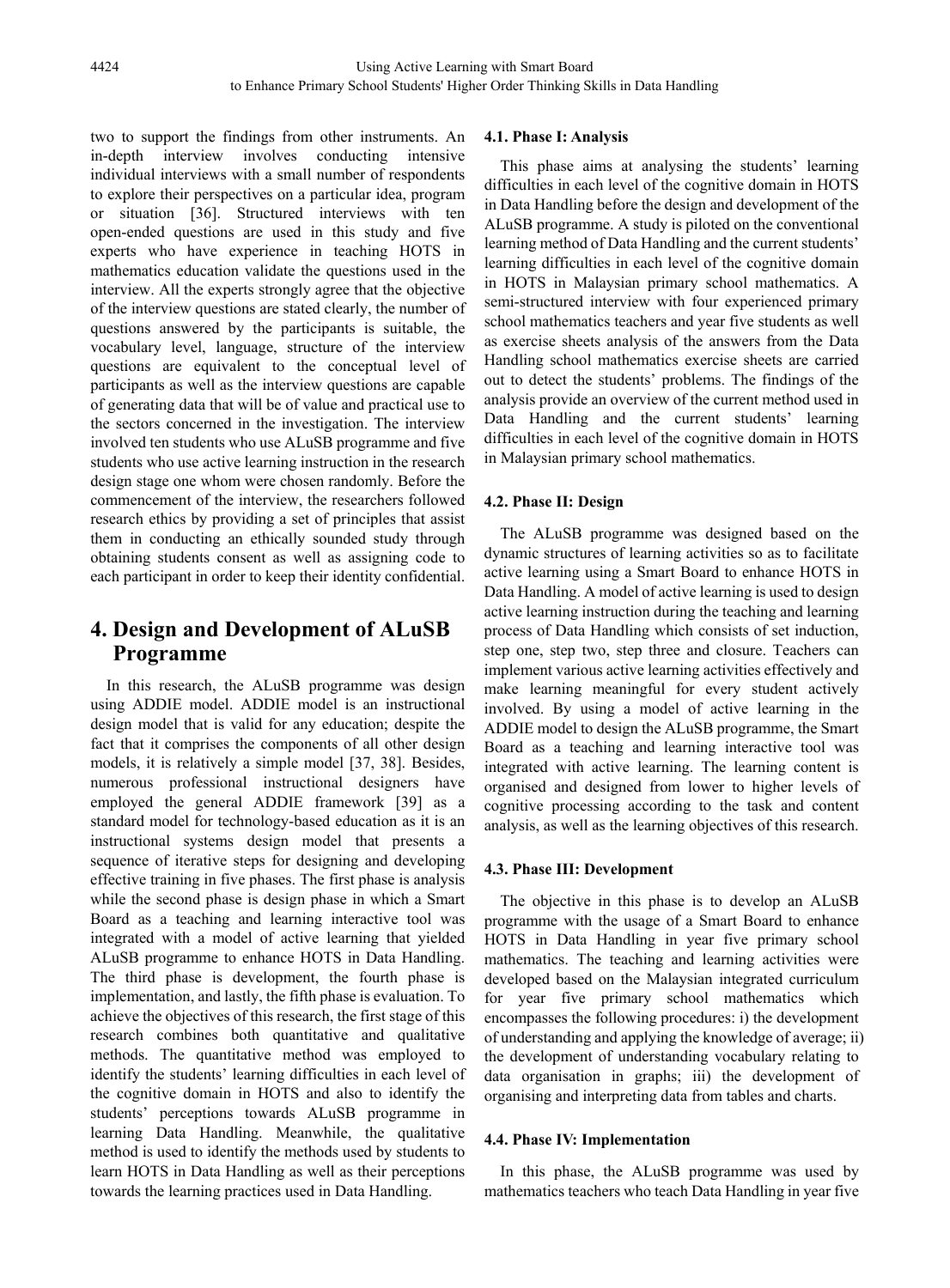primary school mathematics. In order to achieve the research objectives, a plan for the implementation was prepared. The interactive lesson of the ALuSB programme is implemented for five weeks in the primary school. During the lessons in class for the first week, students and teachers tend to familiarise themselves with the use of the Smart Board. From the second week to the fifth week, the group implements the interactive lessons of the ALuSB programme during the mathematics lessons.

#### **4.5. Phase V: Evaluation**

This is the final phase that involves evaluating each step in order to make sure that the set goals are achieved [40]. The objective in this phase is to evaluate the effectiveness of the ALuSB programme in enhancing HOTS in Data Handling among students in a Malaysian primary school. It involves formative evaluation and summative evaluation.

#### 4.5.1. Formative Evaluation

The formative evaluation is a series of informal and formal assessment events (which focuses on performance and the details of content) conducted by the teachers during students learning process in order to modify teaching and learning activities so as to increase student achievement. It also aims to see if the students understand the instruction before carrying out summative evaluation. The formative evaluation in this research involves 20 students, ten year five students who used the interactive lesson of the ALuSB programme in their learning and ten year five students who used the active learning instruction. The formative evaluation of the students focused on the usability of the ALuSB programme to enhance HOTS in Data Handling as well as the students learning experience. To test the validity of the respondents, responses to the open-ended questions, one-on-one interviews are conducted. Rubrics are used to determine the cognitive domain in HOTS (applying, analysing, evaluating, and creating) during the interview. All the students need to answer the pre-test and post-test as well as fill up the ALuSB programme evaluation form which uses a Likert scale measurement.

The time required by each student to answer the interview questions was about 20 minutes, the pre-test or post-test was an hour, and the ALuSB programme evaluation form was about 15 minutes. This information is important to enable the researchers in planning the time for the summative evaluation. Formative evaluations took about six weeks to be completed. Then, a week is used to refine the ALuSB programme. Additionally, ten experts are involved in the formative evaluation to validate the research instruments such as the ALuSB programme, ALuSB programme evaluation form, interview questions, pre-test and post-test, as well as a rubric for HOTS evaluation. Results of the formative evaluation from students and experts were used to improve the ALuSB

#### programme.

#### 4.5.2. Summative Evaluation

The summative evaluation is an assessment of samples where the emphasis is on the result of a program. It aims to summarise the overall learning at the completion of a program [41]. The research design used in this research to evaluate the effectiveness of the ALuSB programme in enhancing HOTS in Data Handling among students in a Malaysian primary school was based on qualitative and quantitative approaches with the combination of interviews and pre-test and post-test quasi-experimental design using nonequivalent control group. To achieve the objectives of the research, this research took eight weeks to be completed. The time interval between the pre-test and post-test is six weeks. The maturation problem is not a threat as the time interval between both tests is less than a year. Besides, the planning of the time interval is based on the Data Handling syllabus of the Malaysian integrated curriculum for year five primary school mathematics. It follows the school yearly lesson plan which requires around four weeks for teaching and learning Data Handling as well as the time interval between the pre-test and post-test was discussed with experts who have experience in conducting this type of research. The summative evaluation was carried out after the final version of the instruction was implemented in order to assess the overall effectiveness of the ALuSB programme in enhancing HOTS in Data Handling among students in a Malaysian primary school.

# **5. Analysis of Findings**

In research design stage one, a semi-structured one-on-one interview was conducted by the researchers with students who used the ALuSB programme in order to investigate the use of ALuSB programme. Findings from the interview indicated that most of the students who used ALuSB programme shared similar interest on the features in the ALuSB programme. They highlighted that ALuSB programme made learning of Data Handling more fun and effective as compared to the traditional teaching. Knowledge and skills acquired during class could be successfully retained in memory. The data showed that students who used ALuSB programme were able to turn data to understandable information, as well as involve themselves in various interactive activities. The activities managed to train and help them to understand the concept of Data Handling.

In addition, the AluSB programme was validated by five experts in Mathematics. All the experts strongly agreed with the features of the ALuSB programme. The ALuSB programme encouraged students to participate in all the learning activities in the classroom. Students' discussion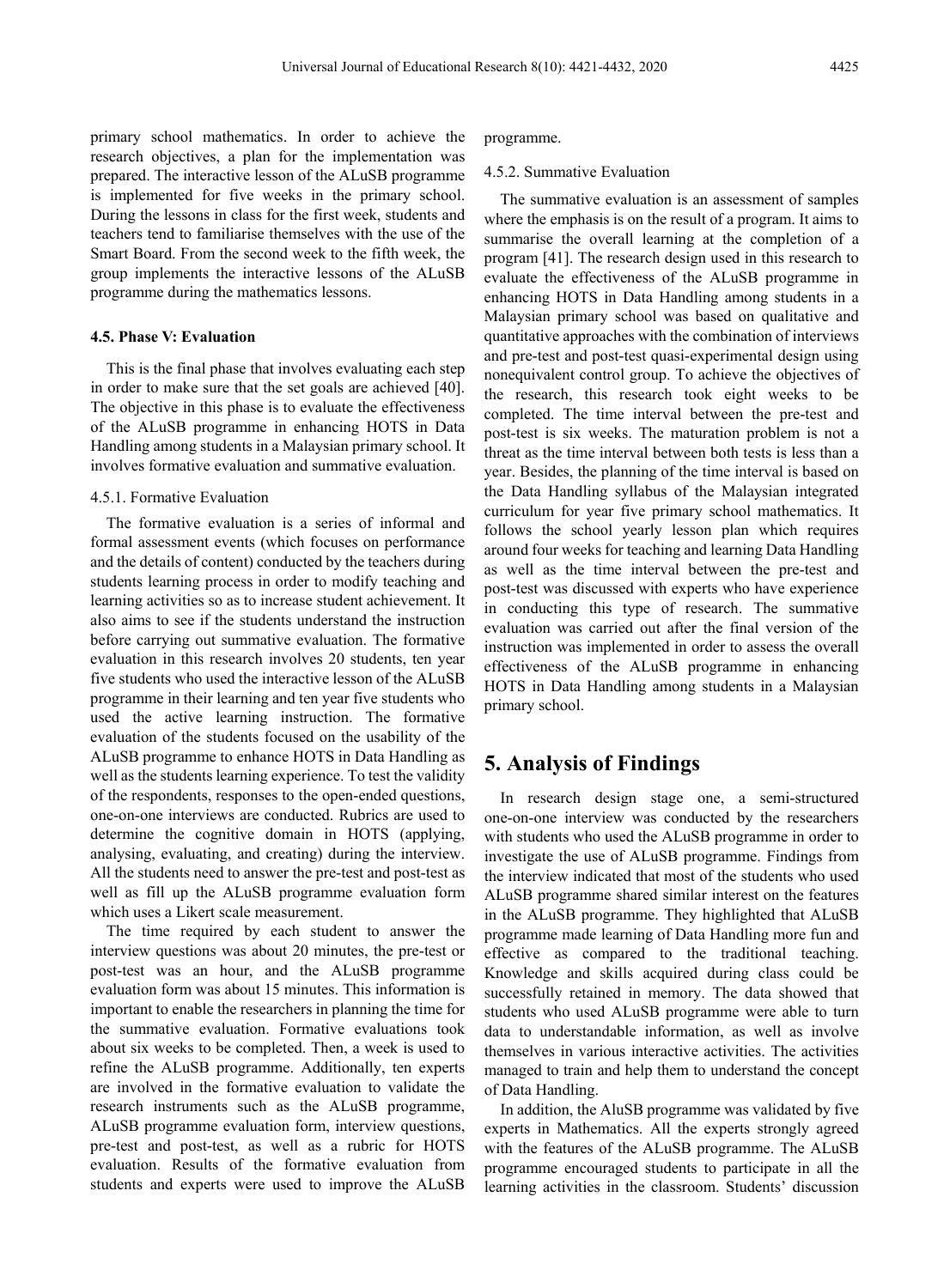and presentation were promoted during lessons. Through the ALuSB programme, students were encouraged to makes efforts to complete all the learning activities in class. Furthermore, students were encouraged to have an internal dialogue in which they verbalised understanding. Besides, all the experts also strongly agreed that smart board played vital role in the ALuSB programme. Hence, a smart board allows students to experience a range of new learning tools which encourage engagement with course content, serving as an alternative to passively listening to a lecture or simply reading a text. The touch screen technology of smart board provides greater flexibility in the presentation of the materials. It provides ample workspace for hands-on activities with various multimedia resources, having a display surface huge enough to encourage high level of student interaction.

Next, in the second stage, pre-test and post-test were used to discuss the consequences of learning using the ALuSB programme, active learning instruction and conventional learning method in enhancing each level of the cognitive domain in HOTS in Data Handling among students. Table 1 shows the result of the analysis.

**Table 1.** Comparison of the mean score of each cognitive domain in HOTS between pretest and posttest among each student group

| Cognitive Domain     | Applying |          | Analysing |          | Evaluation |          | Creating |          |
|----------------------|----------|----------|-----------|----------|------------|----------|----------|----------|
| Group                | Pretest  | Posttest | Pretest   | Posttest | Pretest    | Posttest | Pretest  | Posttest |
| Experimental group A | 4.43     | 7.57     | 3.43      | 7.23     | 2.23       | 6.70     | .20      | 6.73     |
| Experimental group B | 4.33     | 6.70     | 3.50      | 5.57     | 2.20       | 4.83     | 1.27     | 4.47     |
| Control group        | 4.40     | 5.10     | 3.43      | 4.33     | 2.17       | 3.03     | $\pm 20$ | 2.47     |

|                | Sum of Squares | Df | Mean Square |         | Sig. |
|----------------|----------------|----|-------------|---------|------|
| Between Groups | 2640.156       |    | 1320.078    | 586.551 | .000 |
| Within Groups  | 195.800        | 87 | 2.251       |         |      |
| Total          | 2835.956       | 89 |             |         |      |

**Table 2.** One–way anova for mean scores of the posttest

| Table 3. | Post hoc tests |  |
|----------|----------------|--|
|----------|----------------|--|

| Multiple Comparisons<br>Dependent Variable: Posttest<br>Tukey HSD |                 |                 |            |      |                         |                    |
|-------------------------------------------------------------------|-----------------|-----------------|------------|------|-------------------------|--------------------|
| (I) Group<br>$(J)$ Group                                          |                 | Mean Difference | Std. Error | Sig. | 95% Confidence Interval |                    |
|                                                                   |                 | $(I-J)$         |            |      | Lower Bound             | <b>Upper Bound</b> |
|                                                                   | Active learning | $6.700*$        | .387       | .000 | 5.78                    | 7.62               |
| ALuSB                                                             | Control         | 13.267*         | .387       | .000 | 12.34                   | 14.19              |
| Active                                                            | ALuSB           | $-6.700*$       | .387       | .000 | $-7.62$                 | $-5.78$            |
| learning                                                          | Control         | $6.567*$        | .387       | .000 | 5.64                    | 7.49               |
|                                                                   | ALuSB           | $-13.267*$      | .387       | .000 | $-14.19$                | $-12.34$           |
| Control                                                           | Active learning | $-6.567*$       | .387       | .000 | $-7.49$                 | $-5.64$            |
| *. The mean difference is significant at the 0.05 level.          |                 |                 |            |      |                         |                    |

\*. The mean difference is significant at the 0.05 level.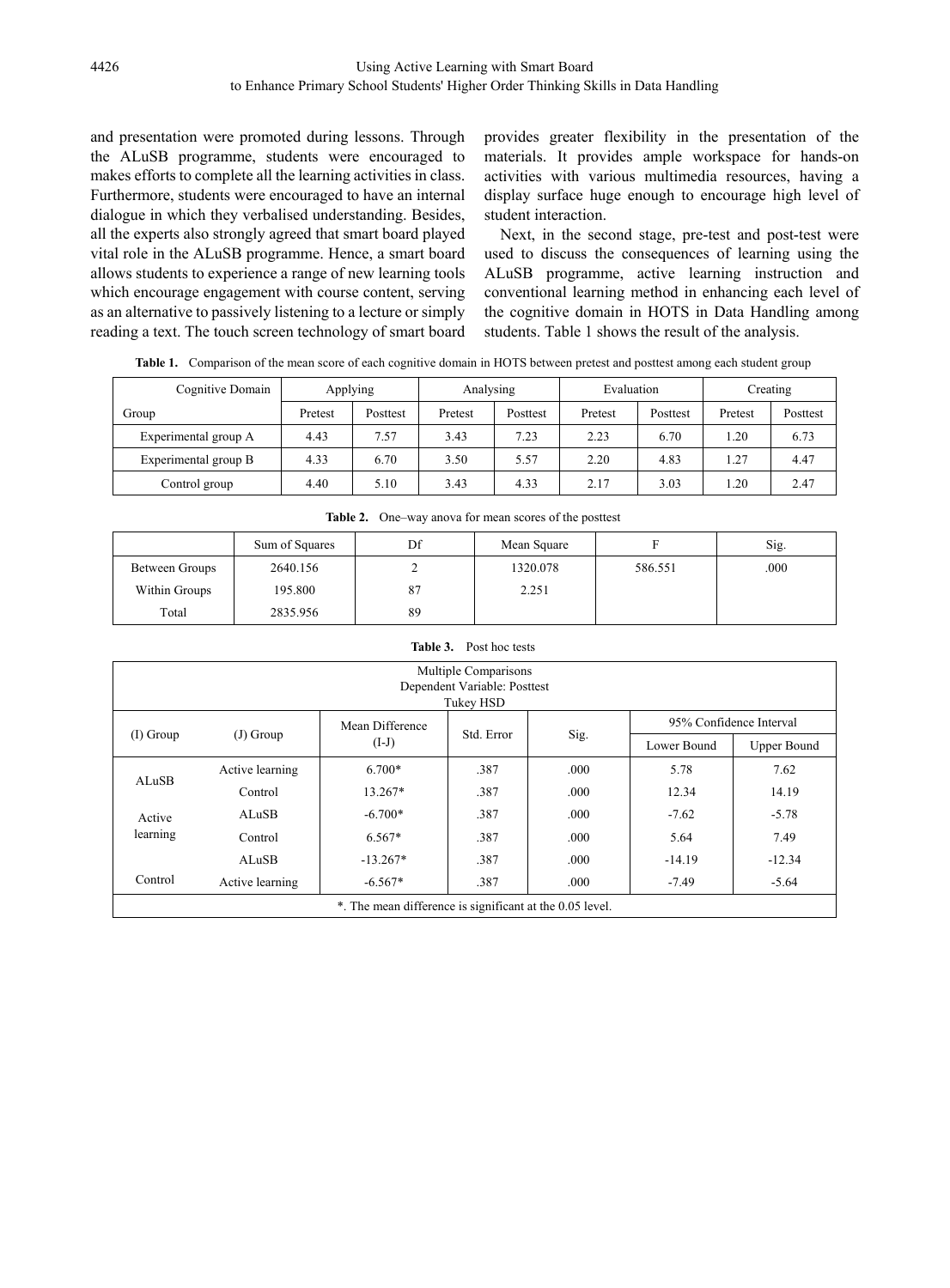As shown in Table 1, the mean score of each cognitive domain in HOTS for the post-test among each student group was significantly higher than the pre-test which indicates improvement in HOTS in Data Handling among each student group. Experimental group A which used the ALuSB programme in learning Data Handling recorded the largest improvement in HOTS in Data Handling as experimental group A also has the largest difference on each cognitive domain in HOTS between pre-test and post-test, Applying =  $3.14$ , Analysing =  $3.8$  Evaluating = 4.47, and Creating = 5.53. On the other hand, control group which used the conventional learning method in learning Data Handling recorded the smallest improvement in HOTS in Data Handling as also the control group had the smallest difference on each cognitive domain in HOTS between pre-test and post-test.

ANOVA was used to evaluate mean differences between the treatments. Table 2 shows the analysis from one-way ANOVA for mean scores of post-test. The results indicates that there were significant differences (sig. value  $=$  < 0.000) between the mean scores of post-test in the 95% confidence interval. The significance value was < 0.000, which was below 0.05 and therefore, the null hypothesis was rejected and it could be concluded that there was a statistically significant treatment effect.

To determine precisely which mean differences were

significant and which were not, a post hoc test was conducted. Table 3 shows the analysis from the post hoc tests in the 95% confidence interval. The results indicated that there was a statistically significant difference between all the treatments as all the significance value was < 0.000, which was below 0.05.

There was a statistically significant difference between groups as determined by one-way ANOVA  $(F(2,87)$  = 586.551,  $p = 0.000$ . The post hoc test revealed that there was a statistically significant difference between the ALuSB programme, active learning instruction and conventional learning method in enhancing HOTS in Data Handling among students in a Malaysian primary school (*p=*< 0.000).

Lastly, interviews were conducted with sudents to get an in-depth explanation of the improvement that resulted from the ALuSB programme learning. Findings from the interview indicated that majority of the students agreed that the ALuSB programme had motivated them to learn, helped to promote learning, encouraged HOTS, supported learning by doing, encouraged peer sharing as well as made learning more fun and interesting. Therefore, the ALuSB programme shows various positive attributes which can support students in enhancing HOTS in Data Handling. Table 4 shows the excerpts taken from interview data of students who used ALuSB programme.

**Table 4.** Excerpts from students on how ALuSB programme helped them in learning data handling

| <b>Themes</b>                    | <b>Excerpts from Respondents</b>                                                                                                                                                                                                                                                                                                                                                                                                                                                                                                                                             |
|----------------------------------|------------------------------------------------------------------------------------------------------------------------------------------------------------------------------------------------------------------------------------------------------------------------------------------------------------------------------------------------------------------------------------------------------------------------------------------------------------------------------------------------------------------------------------------------------------------------------|
| Highly motivated                 | i) Student A2: Learning activities in the ALuSB programme are highly motivating.                                                                                                                                                                                                                                                                                                                                                                                                                                                                                             |
| Promotes learning                | i) Student A7: ALuSB programme improves my knowledge of Data Handling.<br>ii) Student A9: ALuSB programme improves my learning of Data Handling.<br>iii) Student A13: ALuSB programme is flexible and allows me to access all its content easily.                                                                                                                                                                                                                                                                                                                            |
| Learning<br>ownership            | i) Student A12: Design of the ALuSB program promotes the ownership of my learning.                                                                                                                                                                                                                                                                                                                                                                                                                                                                                           |
| Encourages HOTS                  | i) Student A1: ALuSB programme remind me about the use of HOTS in my learning.<br>ii) Student A7: I always engage HOTS when I use ALuSB programme.<br>iii) Student A8: It provides tasks that enable me to improve and practice HOTS.<br>iv) Student A10: It uses appropriate tools during the learning to get me to think and reflect.<br>v) Student A13: ALuSB programme provides thinking tasks and exercises that enable me to improve HOTS.<br>vi) Student A16: ALuSB programme stimulates and encourages me in applying, analysing, evaluating and creating<br>(HOTS). |
| Supports learning<br>by doing    | i) Student A2: ALuSB programme facilitates learning by doing.<br>ii) Student A7: It facilitates learning by designing and doing.<br>iii) Student A8: I can create my table and graph using the smart board.<br>iv) Student A20: I need to do a lot of activities during ALuSB programme when I learn Data Handling                                                                                                                                                                                                                                                           |
| Encourages peer<br>sharing       | i) Student A23: ALuSB programme allows me to share my learning.<br>ii) Student A28: It permit me to share my learning among peers.<br>iii) Student A29: Learning activities and group activities used in the ALuSB programme enable better understanding<br>of the concepts I learnt.                                                                                                                                                                                                                                                                                        |
| Smart board<br>enhances learning | i) Student A12: The smart board has a huge touch screen whiteboard. Complicated data is turned into more vivid and<br>easy-to-understand visual images.<br>ii) Student A20: It enhances my enjoyment and enthusiasm during the Data Handling learning process.<br>iii) Student A22: The use of the smart board is easy and intuitive.                                                                                                                                                                                                                                        |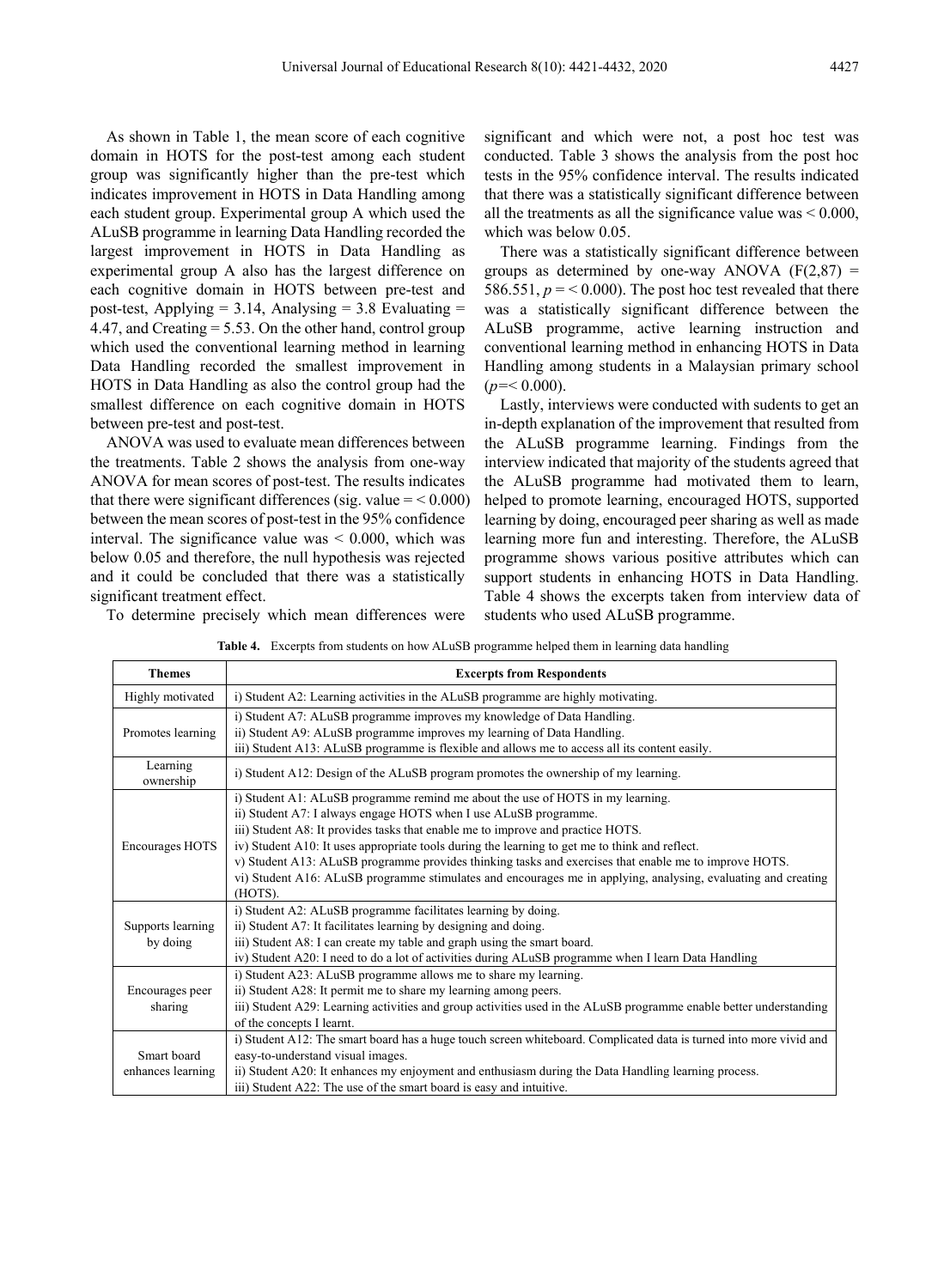# **6. Discussion**

## **6.1. Design and Development of the ALuSB Programme**

Based on the findings from the interviews with students, majority of the students agreed that the use of active learning while learning Data Handling in class was more effective. This finding is consistent with the findings from studies in [42-45], that students prefer active learning than traditional lectures, and that such strategies are comparable to lectures in promoting mastery of content and superior in promoting HOTS. Thus, a model of active learning [37] is used to design active learning instruction during the teaching and learning process in this research. Each of the four modes of learning has its own value, when the modes of learning are connected properly, various learning activities can be interactive and thereby increase the educational effect. As noted by [46], as little as five minutes of active learning activities per fifty-minute class session can boost learning significantly. A model of active learning requires students' active participation, performing meaningful learning activities and think about what they are doing. Academically weak students get the benefit of being tutored by stronger classmates, at the same time stronger students get a deeper understanding while guiding weak students. Active learning is a prerequisite for effective and meaningful learning and achieving many academic and other outcomes, such as better critical thinking skills, openness to diversity, and growth in leadership and other job-related skills [47, 48].

Nonetheless, students also mostly agreed that the use of the smart board while learning Data Handling in class was more effective. Studies that examined the use of technology in schools and its effectiveness found that the use of technology is efficient for students [49]. Technology has also become part of the schools instructional process. Teachers need to facilitate students' understanding as nowadays technology plays a vital role on active learning in the classroom lesson [50]. This is in line with the findings from study of [51], that most students report that learning in a technological environment boosts their motivation and enhanced their learning experience. The major contribution of technology as perceived by students is in increasing access: to a variety of tools that contribute to understanding the study material, to organization of the information, to efficacy in carrying out assignments, and to development of knowledge. The use of smart boards in class has the potential to enhance students' knowledge and skills in Data Handling. As noted by ref [51], a smart board affords choices on various topics, developing knowledge, organising information, self-efficacy in carrying out assignments in a friendly environment, as well as to the representation of products that generate a sense of success, pleasure, and contribute to a more creative and higher standard learning product. Students claimed that the smart

board encourages motivation to learn, raises the level of concentration, and has a strong effect on behaviour [52].

Teachers use smart boards to enhance lessons so that students become active learners in the class. It changes the students from having a passive role in learning to an active learning role that includes critical thinking skills [53]. A smart board creates an active learning environment for the students which promote their engagement in class. Ref [54] indicates that students with autism were engaged for up to 45 minutes compared to 15 minutes before the integration of smart boards. Similarly, ref [55] found that smart boards worked great in engaging kinaesthetic learners because students could get up and use manipulatives just by touching the screen than it got the students working on the smart board right up in front of the class. Visual learners as well became more motivated and engaged because of their use with the smart board. Students who did not understand a mathematics concept written as an equation better understood the concept when it was visually represented on the screen. These similar findings indicate that smart boards have a significant impact on students' learning and supports active learning. Thus, in order to enhance HOTS in Data Handling among students in a Malaysian primary school, smart board is integrated with active learning to develop the ALuSB programme.

## **6.2. Effectiveness of the AluSB programme in enhancing HOTS in Data Handling**

The mean score of each cognitive domain in HOTS between pre-test and post-test among each student group as shown in Table 1 showed that there was an improvement of HOTS among the students. Experimental group A which used the ALuSB programme in learning Data Handling recorded the largest improvement in HOTS in Data Handling. Most of the students in experimental group A were unable to answer the questions that were designed to evaluate their HOTS before the ALuSB programme was introduced to them. However, after the students went through the learning of Data Handling with the ALuSB programme, they were more able to solve the HOTS questions correctly compared with the students who learn Data Handling using active learning instruction and conventional learning methods. This is indicated by the improvement of the mean scores of each cognitive domain in HOTS in the post-test. A smart board as an interactive technology tool facilitates students' learning practice and enhances their HOTS. Ref [56] reported a similar finding in which the interactivity in the classroom was influenced by students through the use of the smart board as the students role with the smart board change from viewer to active user. The results from the research were also consistent with studies in [57-59] whom stressed that students' HOTS can be improved when smart board is used as an efficient tool for orchestrating the interaction and lesson. Furthermore, the findings from the interviews with students also show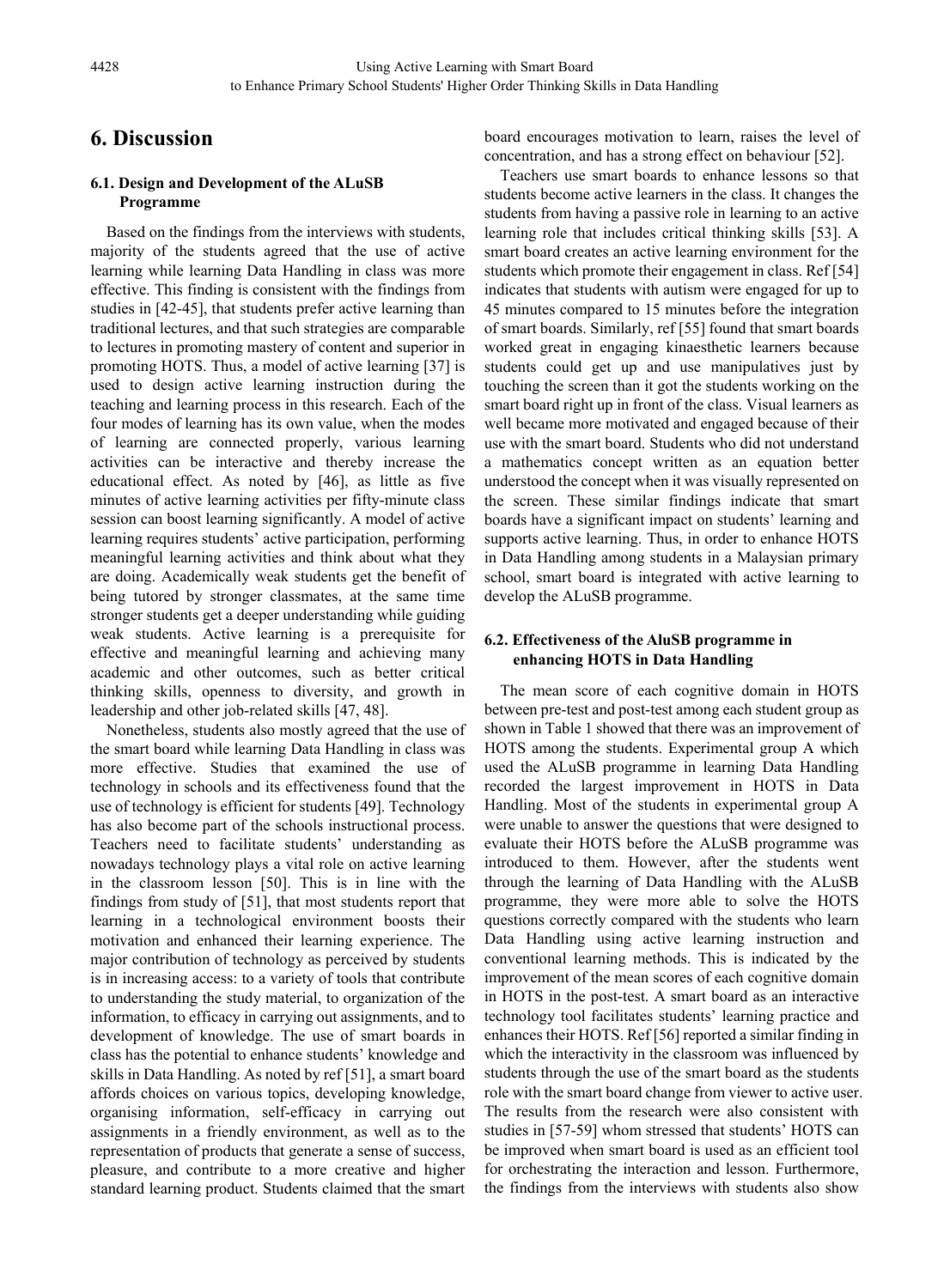that students are satisfied with their learning through the smart board. This finding is in line with the previous studies of [32], [60] whom pointed out that students are interested and enjoyed using smart board. They further ascertained that a smart board encourages students' active participation, makes the lessons more fun, as well as uses time efficiently to facilitate students' learning practices and enhances HOTS.

Besides, findings from the interviews with students which used the ALuSB programme in learning Data Handling also showed that most of the students agreed that the ALuSB programme possessed good design attributes in the ALuSB activities, presentation design, student's performance and student's HOTS achievement. The ALuSB programme provides students with a collaborative and active learning environment as well as shows solutions of various questions clearly and encourages student thinking. Students can enhance the understanding of Data Handling concepts throughout the active learning activities in the ALuSB programme. The use of active learning in learning Data Handling appears to be successful as it is increasing students' levels of satisfaction and enjoyment as well as reducing academic failure rates [61]. Active learning could promote students to engage in HOTS during the learning process. The finding is consistent with the results reported from studies in [62-65], that students' achievement in HOTS was increased by using active learning in class. Active learning helps students to ascend Bloom's Taxanomy from remembering and understanding to analysing and creating. Hence, it can be concluded that the ALuSB programme that was designed and developed by the researchers through integrating a smart board with active learning is capable of enhancing HOTS in Data Handling among primary school students.

# **7. Conclusions**

In a nutshell, most of the teaching and learning of mathematics in primary schools emphasise the development of knowledge but not HOTS. Literature and research showed that HOTS is important to educate people to cope with the rapidly changing world. Various researchers claim the potential of technology to provide a technology-rich innovative learning environment for students to construct their knowledge while mastering more advanced thinking skills [66]. A smart board is among the top technological tools which have become widely used by numerous school teachers in different countries. While 90% of classrooms in Japan and the United States of America are adorned with smart boards, 70% of European Union classrooms have them [67, 68]. In Malaysia, the Ministry of Education introduced smart boards in 2004 and it has been widely used in primary schools. The integration of smart board into school lesson facilitates active learning, which is fundamental to the

mastery of skills as well as enhances HOTS and students' learning. In the conventional leaning methods, students play a passive role and do not have an opportunity of constructing and reflecting their learning. These actions of constructing and reflecting their learning are via HOTS. Therefore, the smart board as a teaching and learning interactive tool is integrated with a model of active learning to design and develop the ALuSB programme in enhancing HOTS. The learning environment of the ALuSB programme acts: to engage in higher order activity, to encourage learners to construct their learning, and to reflect on the consequence of their thinking. Besides, the ALuSB programme provides step-by-step instruction that guides students to learn Data Handling using smart board with active learning. The activities in the ALuSB programme are very helpful for students to visualise all data in table, charts or graphs and translate it into real-world as the learning activities and tasks that are developed in the ALuSB programme are based on student's daily life. Also, the activities in the ALuSB programme are designed and developed to encourage students to think of levelling, understanding, conceptualising, applying, analysing, synthesising, and creating further evaluations in parallel with Anderson and Krathwohl's Revised Taxonomy [33]. Lastly, referring to the findings of this study, it is hoped that the findings of this research would be resourceful in offering an alternative for educators or researchers to design and develop technology-supported learning programmes using smart boards, especially for those who intend to enhance students' learning and HOTS.

## **Acknowledgments**

The authors would like to thank the Ministry of Education and Universiti Teknologi Malaysia for their financial support. This work was supported by the UTMShine Grant no. Q.J130000.2413.09G34

## **REFERENCES**

- [1] Shaughnessy, J. M. (1992). Research in probability and statistics: Reflections and directions. In D. A.Grouws (Ed.), Handbook of research on mathematical teaching and learning (pp. 465-494). New York: Macmillan.
- [2] Organisation for Economic Cooperation and Development. (OECD, 2013). PISA 2012 assessment and analytical framework: Mathematics, reading, science, problem solving and financial literacy. Paris: Author. Retrieved from http://www.oecd.org/pisa/pisaproducts/PISA%202012%20f ramework%20e-book\_final.pdf.
- [3] TIMSS (2011). Trends in international mathematics and science study, International Associations for the Evaluation<br>of Educational achievement. Retrieved from of Educational achievement, http://timss.bc.edu/timss2011/.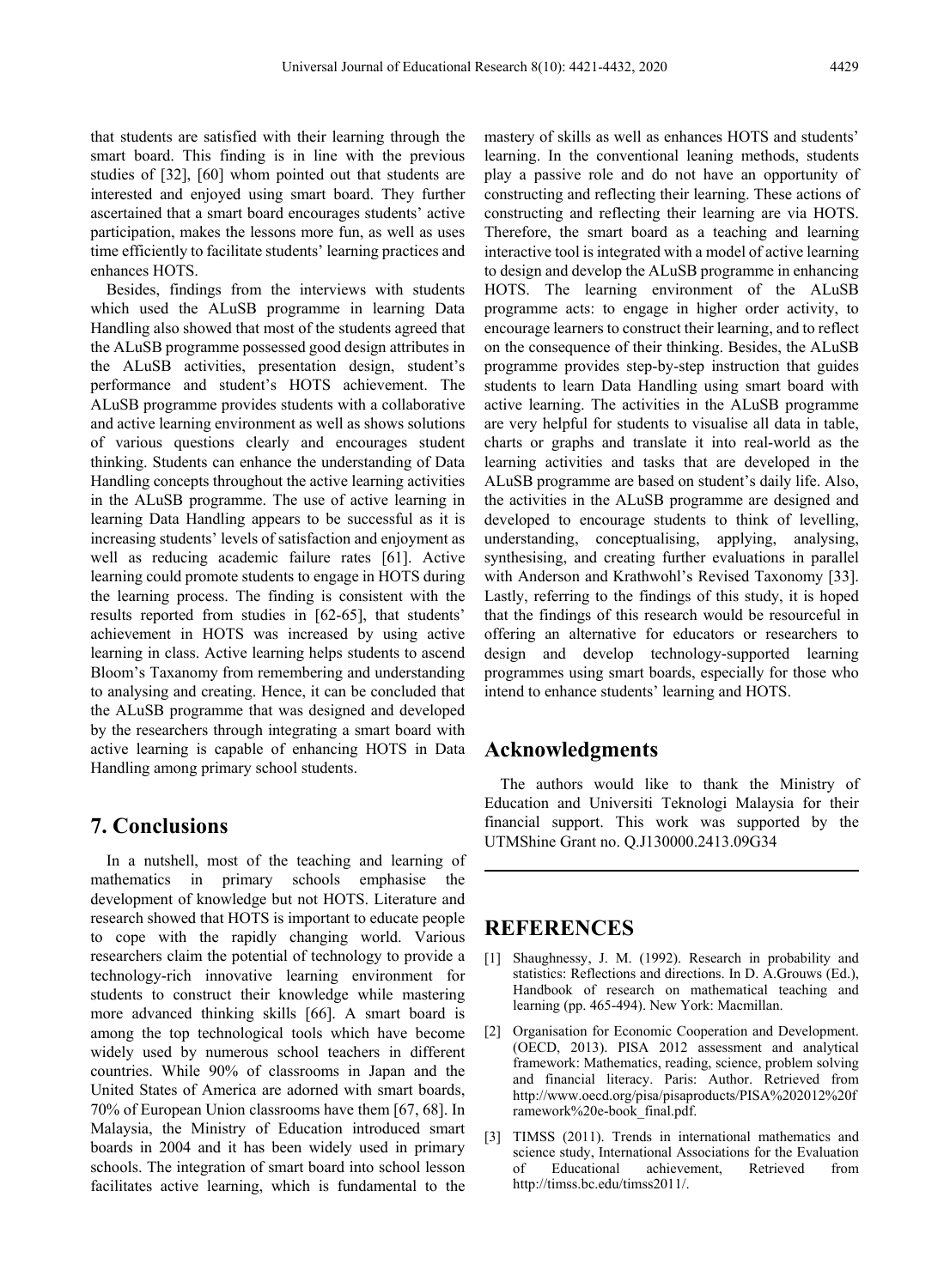- [4] Curriculum Development Centre (CDC, 2006). Integrated curriculum for primary schools curriculum specifications mathematics year six. Kuala Lumpur: Ministry Of Education, Malaysia.
- [5] Wenglinsky, H. (2002). How schools matter: The link between teacher classroom practices and student academic performance. Education Policy Analysis Archives, 10(12). Retrieved from http://epaa.asu.edu/ojs/article/view/291/417.
- [6] Mohd-Ali, B. I. and Shaharom, B. N. (2003). Perbandingan pencapaian para pelajar dalam pentaksiran kerja amali dengan peperiksaan bertulis (Comparison of students' achievement in practical work assessment and written examination). Buletin PerSCATuan Pendidikan Sains dan Matematik Johor, 12(1), 14-27.
- [7] Sulaiman, R. (2003). Pelaksanaan pendekatan pengajaran kemahiran berfikir dalam mata pelajaran sejarah: Satu kajian kes. Bangi: Universiti Kebangsaan Malaysia.
- [8] Ng, A. K. (2004). Liberating the creative spirit in Asian students. Pearson Prentice Hall.
- [9] Idris, N. (2010). *Penyelidikan dalam Pendidikan*. Malaysia: Mc Draw Hill (Malaysia) Sdn. Bhd.
- [10] Zohar, A. (2013). Challenges in wide scale implementation efforts to foster higher order thinking (HOT) in science education across a whole wide system. Thinking Skills and Creativity, 10, 233-249.
- [11] Malaysia Ministry of Education. (2012). Malaysia Education Blueprint 2013-2025: Preliminary report. Retrieved from http://www.moe.gov.my/userfiles/file/PPP/Preliminary-Blu eprint-Eng.pdf.
- [12] Ivie, S. D. (1998). Ausubel's learning theory: An approach to teaching higher order thinking skills. The High School<br>Journal. 35-42. Retrieved from Retrieved http://ezproxy.um.edu.my:2057/stable/pdfplus/10.2307/403 64708.pdf?acceptTC=true.
- [13] Demirli, C. and Türel, Y. K. (2010). Instructional interactive whiteboard materials: Designers' perspectives, World Conference on Learning, Teaching and Educational Leadership, 9, 1437–1442.
- [14] Malaysia Ministry of Education. (2004) Annual Report Ministry of Education 2004, Putrajaya: Ministry of Education Malaysia.
- [15] Giles, R. M. and Shaw, E. L. (2011). SMART Boards rock. Science and children.
- [16] Levy, P. and Partnership, S. E. I. C. (2002). Interactive whiteboards in learning and teaching in two Sheffield schools: a developmental study: Sheffield Excellence in Cities Partnership.
- [17] Beeland, W. (2001). Student engagement, visual learning and technology: Can interactive whiteboards help?, Paper presented at Annual Conference of the Association of Information Technology for Teaching Education, Trinity College, Dublin.
- [18] Holderied, A. C. (2011). Instructional design for the active: Employing interactive technologies and active learning exercises to enhance information literacy. Journal of Information Literacy, 5(1), 23-32. Retrieved from http://search.ebscohost.com/login.aspx?direct=trueanddb=li handAN=65789106andsite=ehost-liveandscope=site.
- [19] Guthrie, R. W. and Carlin, A. (2004). Waking the Dead: Using Interactive Technology to Engage Passive Listeners in the Classroom. Proceedings of the 10th Americas Conference on Information Systems, New York.
- [20] Braxton, J. M., Jones, W. A., Hirschy, A. S. and Hartley, H. V., III. (2008). The role of active learning in college persistence. New directions for teaching and learning, number 115, 71–83.
- [21] Prince, M. (2004). Does active learning work? A review of the research. Journal of Engineering Education, 93(3), 223– 231.
- [22] Dee, L. and Fardanesh, H. (2010). A Classification of constructivist instructional design models based on learning and teaching approaches. Online Submission, 16. Retrieved from http://www.ed.utah.edu/users/robert.zheng/6750reading/far danesh.pdf.
- [23] Cohen, L., Manion, L. and Morrison, K. (2007). Research methods in education. New York: Routledge.
- [24] Douglas C. (2001). Design and analysis of experiments (5th Ed.). New York: Wiley*.*
- [25] Lynne J. W. and Herve, A. (2010). Post-hoc comparisons. Neil Salkind (Ed.), Encyclopedia of research design. Thousand Oaks, CA: Sage, 1-12.
- [26] Attride-Stirling, J. (2001). Thematic networks: an analytic tool for qualitative research. Qualitative research, 1(3), 385-405.
- [27] Howard, D. B. (2009). An assessment of interactive white boards in Lancaster community schools.
- [28] Brame, C. (2016). Active learning. Vanderbilt University teaching. https://cft.vanderbilt.edu/active-learning/.
- [29] Karin, K. H. (2013). Hess cognitive rigor matrix (CRM) in local assessment toolkit. Retrieved from http://www.uen.org/literacyresources/downloads/linking\_re search with pra ctice.pdf.
- [30] Kenneth, W. and Ellen, S. (2007). The role of rubrics in advancing and assessing student learning. The journal of effective teaching, 7(1), 3-14. Retrieved from http://works.bepress.com/cgi/viewcontent.cgi?article=1058 andcontext=susa n\_madsen#page=8.
- [31] Stiggins, R. (2001). Student-involved classroom assessment (3rd Ed.). New York: Merrill.
- [32] Hafner, J. C. and Hafner, P. M. (2004). Quantitative analysis of the rubric as an assessment tool: An empirical study of student peer-group rating. International Journal of Science Education, 25(12), 1509-1528.
- [33] Anderson, L. and Krathwohl, D. (2001). A taxonomy for learning, teaching, and assessing: A revision of bloom's taxonomy of educational objectives. New York, NY: Longman Publishing Co.
- [34] Annabel, B. K. (2005). Using interviews as research instruments. E-journal for researching teachers, 2, 41-52. Retrieved from http://www.culi.chula.ac.th/research/publications/4.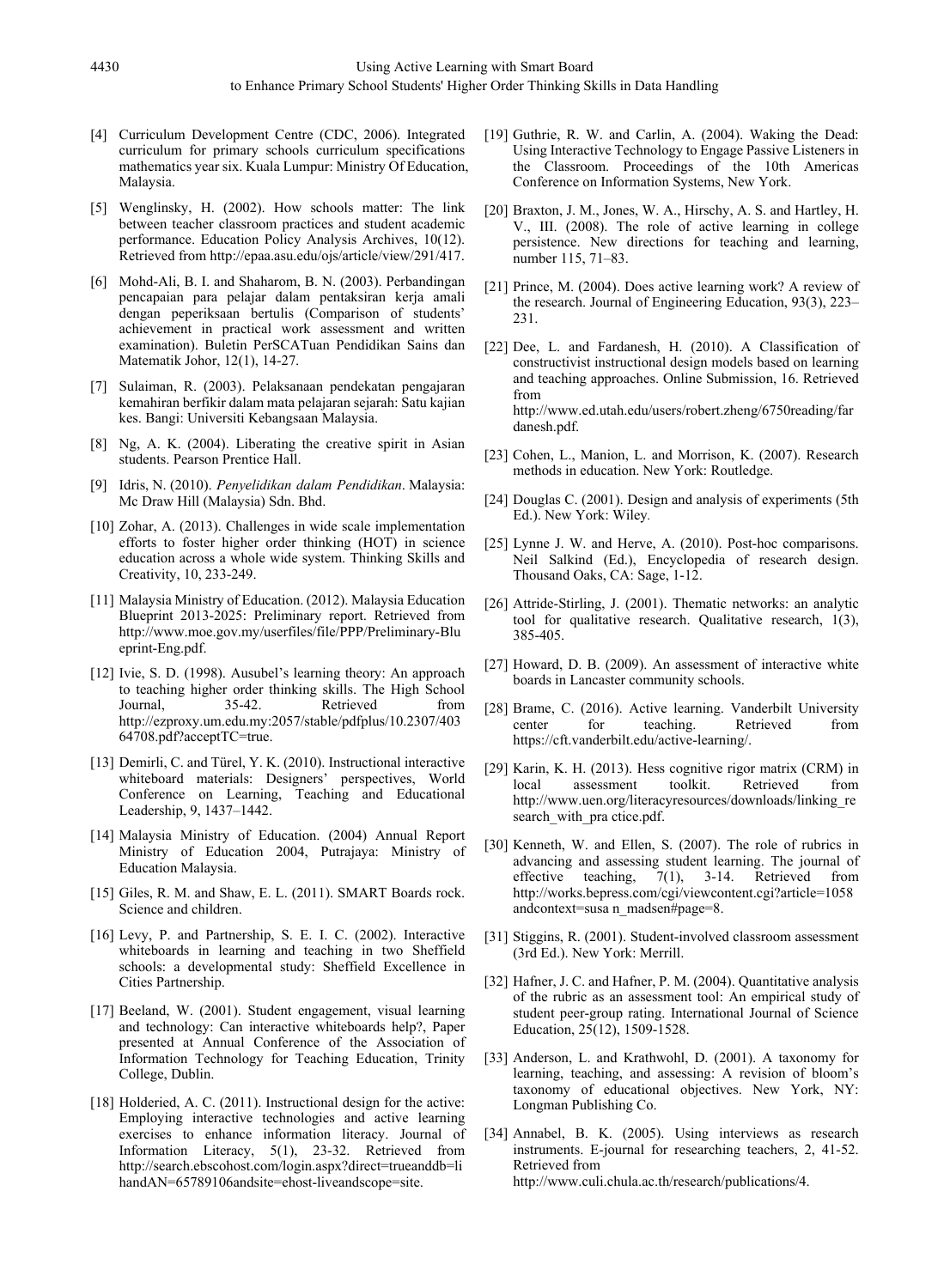- [35] Costa, A. L. and Kallick, B. (2001). Building a system for assessing thinking. In Costa. A. L. Ed. Developing minds: A recourse book for teaching thinking (3rd Ed.). Alexandria, Virginia: Association for supervision and curriculum development, pp. 517-527.
- [36] Boyce, C. and Neale, P. (2006). Conducting in-depth interviews: A guide for designing and conducting in-depth interviews. Pathfinder international tool series.
- [37] Muhammad, S. A., Abdullah, A. H. and Osman, S. (2020). Design and development of linear algebra peer tutoring strategy to develop students mathematical thinking processes based on experts' evaluation. Universal journal of<br>educational research;  $8(8)$ ,  $3592-3607$ . Doi: educational research;  $8(8)$ ,  $3592-3607$ . 10.13189/ujer.2020.080836
- [38] Kaminski, J. (2007). Use ADDIE to design online courses. Retrieved from http://www.nursinginformatics.com.
- [39] Morrison, G. R. (2010). Designing effective instruction (6th Ed.). John Wiley and Sons, Hoboken, New Jersey.
- [40] Muhammad, S. A., Abdullah, A. H. and Osman, S. (2020). Developing mathematical thinking among polytechnic students in linear algebra through peer tutoring strategy. Journal of advanced research in dynamical and control  $12(3)$ ,  $423-434$ . Doi: 10.5373/JARDCS/V12I3/20201210.
- [41] Glickman, C. D., Gordon, S. P. and Ross-Gordon, J. M. (2009). Supervision and instructional leadership: A developmental approach. Boston, MA: Allyn and Bacon.
- [42] Staley, C. C. (2003). 50 Ways to leave your lectern: Active learning strategies to engage first-year students.
- [43] Fox, M. A. and Hackerman, N. (Eds.). (2003). Evaluating and improving undergraduate teaching in sciences, technology, engineering, and mathematics. Washington, DC: National academies press.
- [44] Bain, K. (2004). What the best college teachers do. Cambridge: Harvard University Press.
- [45] McKeachie, W. J. and Svinicki, M. (2006). Teaching tips: strategies, research, and theory for College and University teachers. Belmont, CA: Wadsworth.
- [46] Felder, R. M. and Brent, R. (2003). Learning by doing. Chemical engineering education. 37:4. Retrieved from http://www4.ncsu.edu/unity/lockers/users/f/felder/public/C olumns/Active.pdf.
- [47] Miller, R. L., Amsel, E., Marsteller Kowalewski, B., Beins, B. C., Kenneth, D. K. and Peden, B. F. (Eds.). (2011). Promoting student engagement, Volume 1: Programs, techniques and opportunities, society for the teaching of psychology: American psychological association. Retrieved from http://teachpsych.org/ebooks/pse2011/vol1/index.php.
- [48] Smith, K. A., Sheppard, S. D., Johnson, D. W. and Johnson, R. T. (2005). Pedagogies of engagement: Classroom-based practices. Journal of engineering education, 94(1), 87-101. DOI: 10.1002/j.2168- 9830.2005.tb00831.x.
- [49] Anderson, R. E. and Dexter, S. (2005). School technology leadership: An empirical investigation of prevalence and effect. Educational administration quarterly, 41(1), 49-82. Retrieved from https://doi.org/10.1177/0013161X04269517.
- [50] Jacobs, H. (2010). Curriculum 21: Essential education for a changing world. Alexandrai, VA: Association for supervision and curriculum development.
- [51] Dori, S. and Kurtz, G. (2015). Student's perceptions meaningful learning via ICT. Paper presented at the 2015 Chais Annual Meeting, Open University, Raanana.
- [52] Schuck, S. and Kearney, M. (2007). Exploring pedagogy with interactive whiteboards: A case study of six schools. Sydney: Sydney University of Technology.
- [53] Auerbach, A. (2012). Teaching diversity: Using a multifaceted approach to engaging students. PS: Political science and politics, 45(3), 516-520. DOI: 10.1017/S1049096512000406.
- [54] McClaskey, K. and Welch, R. (2009). Whiteboards engage autistic students. Learning and leading with technology, 30-31.
- [55] Eaton, C. (2005). Sparking a revolution in teaching and learning. The Journal, 33 (1), 20-24.
- [56] Beauchamp, G. and Kennewell, S. (2010). Interactivity in the classroom and its impact on learning. Computers and education, 54(3), 759-766.
- [57] Jones, P., Kervin, L. and McIntosh, S. (2011). The interactive whiteboard: Tool and/or agent of semiotic mediation. Australian journal of language and literacy, 34(1), 38-60. Retrieved from http://www.akea.edu.au/resources/A JU.
- [58] Tenneille, T. L. (2012). Interactive whiteboard use: The catalyst of student achievement dissertations. 711. Retrieved from https://aquila.usm.edu/dissertations/711.
- [59] BECTA. (2008). Harnessing technology schools survey 2007: Analysis and key findings. Retrieved from http://partners.becta.org.uk/uploaddir/downloads/page\_doc uments/research/ht\_schools\_survey07\_key\_findings.pdf.
- [60] Lewin, C., Somekh, B. and Steadman, S. (2008). Embedding interactive whiteboards in teaching and learning: The process of change
- [61] Freeman, S., Eddy, S. L., McDonough, M., Smith, M. K., Okoroafor, N. and Jordt, H., et al. (2014). Active learning increases student performance in science, engineering, and mathematics. *Proc. Natl. Acad. Sci. U.S.A.* 111 8410–8415. 10.1073/pnas.1319030111.
- [62] Ann, K. and Jim, M. (2003). Active Learning exercises requiring Higher-Order Thinking Skills.
- [63] Noor Suhaily, M., Muhammad, S. A., Abdullah, A. H., Osman, S., Mohd Hilmi, H. and Ahmad, F. (2020). Enhancing students' higher-order thinking skills (hots) through an inductive reasoning strategy using Geogebra. International journal of emerging technologies in learning; 15(3), 156-179.
- [64] Handelsman, J. O., Sarah, M. and Christine, P. (2007). Scientific teaching. Madison, WI: Wisconsin program for scientific teaching.
- [65] Muhammad, S. A., Abdullah, A. H., Shamsuddin, N. S., Abd Rahman, S. N. S., Ashari, Z. M., Jumaat, N. F., Abu-Samah, N. and Ali, D. F. (2020). Pupil's behaviour pattern and non-routine mathematical problem-solving strategy based